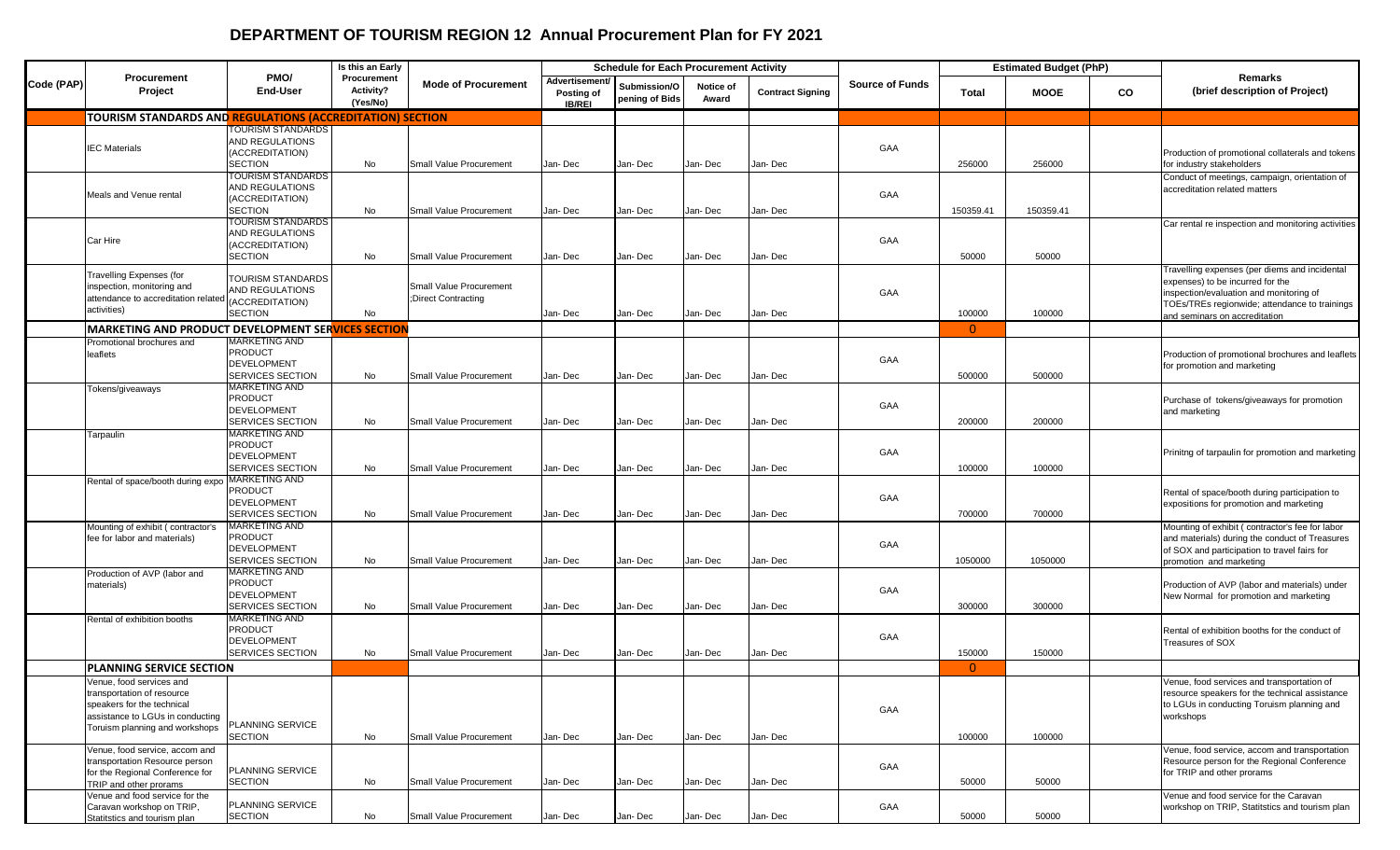| Venue, food services,<br>accomodation of participants and<br>transportation of Resource<br>Speakers for the Drafting of          |                                     |    |                                |         |         |         |         | GAA |                |        | Venue, food services, accomodation of<br>participants and transportation of Resource<br>Speakers for the Drafting of Plan/Presentation to<br>stakeholders and approval    |
|----------------------------------------------------------------------------------------------------------------------------------|-------------------------------------|----|--------------------------------|---------|---------|---------|---------|-----|----------------|--------|---------------------------------------------------------------------------------------------------------------------------------------------------------------------------|
| Plan/Presentation to stakeholders<br>and approval                                                                                | PLANNING SERVICE<br>SECTION         | No | Small Value Procurement        | Jan-Dec | Jan-Dec | Jan-Dec | Jan-Dec |     | 26000          | 26000  |                                                                                                                                                                           |
| Venue and food services for the<br>capability building support to<br>LGUs and other stakeholders                                 | PLANNING SERVICE<br><b>SECTION</b>  | No | Small Value Procurement        | Jan-Dec | Jan-Dec | Jan-Dec | Jan-Dec | GAA | 50000          | 50000  | Venue and food services for the capability<br>building support to LGUs and other stakeholders<br>such as but not limited to sustainble tourism,<br>crisi management, etc. |
| Venue, food services,                                                                                                            |                                     |    |                                |         |         |         |         |     |                |        | Venue, food services, accomodation of                                                                                                                                     |
| accomodation of participants and<br>transportation of Resource<br>Speakers for the planning<br>infrastructure support to enhance | PLANNING SERVICE                    |    |                                |         |         |         |         | GAA |                |        | participants and transportation of Resource<br>Speakers for the planning infrastructure support<br>to enhance compliance to healthstandards under<br>the new normal       |
| compliance to healthstandards<br>under the new normal                                                                            | <b>SECTION</b>                      | No | Small Value Procurement        | Jan-Dec | Jan-Dec | Jan-Dec | Jan-Dec |     | 100000         | 100000 |                                                                                                                                                                           |
|                                                                                                                                  |                                     |    |                                |         |         |         |         |     |                |        |                                                                                                                                                                           |
| <b>Tourism Awareness</b>                                                                                                         |                                     |    |                                |         |         |         |         |     |                |        | Meals, Venue rental, Fooad and and                                                                                                                                        |
| Campaign and other                                                                                                               | <b>PLANNING SERVICE</b>             |    |                                |         |         |         |         | GAA |                |        | Accom and transportation expense of                                                                                                                                       |
| campaign for tourism                                                                                                             | <b>SECTION</b>                      | No | <b>Small Value Procurement</b> | Jan-Dec | Jan-Dec | Jan-Dec | Jan-Dec |     | 150000         | 150000 | speakers                                                                                                                                                                  |
| <b>TOURISM INDUSTRY TRAINING</b>                                                                                                 |                                     |    |                                |         |         |         |         |     |                |        | Remarks (brief description of Project)                                                                                                                                    |
| . Crisis Management and Risk                                                                                                     | TOURISM INDUSTRY                    |    |                                |         |         |         |         |     |                |        | This training is all about CMRR for Tourism                                                                                                                               |
| <b>Reduction Training</b>                                                                                                        | <b>TRAINING</b>                     | No |                                | March   | March   | March   | March   | GAA | 10200          | 10200  | Stakeholders that wil enable them to plan and                                                                                                                             |
| Professional Fee                                                                                                                 | TOURISM INDUSTRY                    |    |                                |         |         |         |         |     |                |        | manage their business in times of Crisis.                                                                                                                                 |
|                                                                                                                                  | <b>TRAINING</b>                     | No | <b>Direct Contracting</b>      | March   | March   | March   | March   |     | $\overline{0}$ |        |                                                                                                                                                                           |
| Meals                                                                                                                            | TOURISM INDUSTRY                    |    |                                |         |         |         |         |     |                |        |                                                                                                                                                                           |
|                                                                                                                                  | <b>TRAINING</b>                     | No | Small Value Procurement        | March   | March   | March   | March   |     | $\overline{0}$ |        |                                                                                                                                                                           |
| Communication                                                                                                                    | TOURISM INDUSTRY                    |    |                                |         |         |         |         |     |                |        |                                                                                                                                                                           |
|                                                                                                                                  | <b>TRAINING</b>                     | No | <b>Direct Contracting</b>      | March   | March   | March   | March   |     | $\overline{0}$ |        |                                                                                                                                                                           |
| Token/Kit                                                                                                                        | TOURISM INDUSTRY                    |    |                                |         |         |         |         |     |                |        |                                                                                                                                                                           |
|                                                                                                                                  | <b>TRAINING</b>                     | No | Small Value Procurement        | March   | March   | March   | March   |     | $\Omega$       |        |                                                                                                                                                                           |
| 2. Image Branding After the                                                                                                      | TOURISM INDUSTRY                    |    |                                |         |         |         |         | GAA |                |        | This training will help Tourism destinations to                                                                                                                           |
| Pandemic Training                                                                                                                | <b>TRAINING</b>                     | No |                                | March   | March   | March   | March   |     | 7800           | 7800   | build image and branding to get more                                                                                                                                      |
| Professional Fee                                                                                                                 | TOURISM INDUSTRY                    |    |                                | March   |         |         | March   |     | $\overline{0}$ |        | tourists/guests arrivals as well as improving their                                                                                                                       |
|                                                                                                                                  | <b>TRAINING</b><br>TOURISM INDUSTRY | No | <b>Direct Contracting</b>      |         | March   | March   |         |     |                |        | current marketing initiatives                                                                                                                                             |
| Meals                                                                                                                            | <b>TRAINING</b>                     | No | Small Value Procurement        | March   | March   | March   | March   |     | $\overline{0}$ |        |                                                                                                                                                                           |
| Token/Kit                                                                                                                        | TOURISM INDUSTRY                    |    |                                |         |         |         |         |     |                |        |                                                                                                                                                                           |
|                                                                                                                                  | <b>TRAINING</b>                     | No | Small Value Procurement        | March   | March   | March   | March   |     | $\overline{0}$ |        |                                                                                                                                                                           |
| Communication                                                                                                                    | TOURISM INDUSTRY                    |    |                                |         |         |         |         |     |                |        |                                                                                                                                                                           |
|                                                                                                                                  | <b>TRAINING</b>                     | No | <b>Direct Contracting</b>      | March   | March   | March   | March   |     | $\Omega$       |        |                                                                                                                                                                           |
| 3. Guide to Food and Beverages:                                                                                                  |                                     |    |                                |         |         |         |         | GAA |                |        | This training will educate our tourism                                                                                                                                    |
| What it is, What it's bad and How                                                                                                | TOURISM INDUSTRY                    |    |                                |         |         |         |         |     |                |        | stakeholders especially those in the F&B sector                                                                                                                           |
| you can help                                                                                                                     | <b>TRAINING</b>                     | No |                                | March   | March   | March   | March   |     | 10200          | 10200  | to adopt to New normal and necessary protocols                                                                                                                            |
| Professional Fee                                                                                                                 | TOURISM INDUSTRY                    |    |                                |         |         |         |         |     |                |        |                                                                                                                                                                           |
|                                                                                                                                  | TRAINING                            | No | <b>Direct Contracting</b>      | March   | March   | March   | March   |     | $\overline{0}$ |        |                                                                                                                                                                           |
| Meals                                                                                                                            | TOURISM INDUSTRY                    |    |                                |         |         |         |         |     |                |        |                                                                                                                                                                           |
|                                                                                                                                  | TRAINING<br><b>TOURISM INDUSTRY</b> | No | Small Value Procurement        | March   | March   | March   | March   |     | $\overline{0}$ |        |                                                                                                                                                                           |
| Communication                                                                                                                    | <b>TRAINING</b>                     | No | <b>Direct Contracting</b>      | March   | March   | March   | March   |     | $\overline{0}$ |        |                                                                                                                                                                           |
| Token/Kit                                                                                                                        | TOURISM INDUSTRY                    |    |                                |         |         |         |         |     |                |        |                                                                                                                                                                           |
|                                                                                                                                  | <b>TRAINING</b>                     | No | <b>Small Value Procurement</b> | March   | March   | March   | March   |     | $\Omega$       |        |                                                                                                                                                                           |
| 4. Guide for take out and delivery                                                                                               | <b>IOURISM INDUSTRY</b>             |    |                                |         |         |         |         |     |                |        | This training aims to educate the participants or                                                                                                                         |
| in the food and delivery sector                                                                                                  | TRAINING                            | No |                                | March   | March   | March   | March   | GAA | 8700           | 8700   | businesses who are engage in Food delivery                                                                                                                                |
| Professional Fee                                                                                                                 | TOURISM INDUSTRY                    |    |                                |         |         |         |         |     |                |        | services on the to do's, trends in food industry                                                                                                                          |
|                                                                                                                                  | TRAINING                            | No | <b>Direct Contracting</b>      | March   | March   | March   | March   |     | $\overline{0}$ |        | and quality service in the New normal                                                                                                                                     |
| Meals                                                                                                                            | TOURISM INDUSTRY                    |    |                                |         |         |         |         |     |                |        |                                                                                                                                                                           |
|                                                                                                                                  | TRAINING                            | No | Small Value Procurement        | March   | March   | March   | March   |     | $\mathbf{0}$   |        |                                                                                                                                                                           |
| Communication                                                                                                                    | TOURISM INDUSTRY                    |    |                                |         |         |         |         |     |                |        |                                                                                                                                                                           |
|                                                                                                                                  | TRAINING                            | No | <b>Direct Contracting</b>      | March   | March   | March   | March   |     | $\mathbf{0}$   |        |                                                                                                                                                                           |
| Token/Kit                                                                                                                        | TOURISM INDUSTRY                    |    |                                |         |         |         |         |     |                |        |                                                                                                                                                                           |
|                                                                                                                                  | TRAINING                            | No | Small Value Procurement        | March   | March   | March   | March   |     | $\overline{0}$ |        |                                                                                                                                                                           |
| 5. Reassessing Housekeeping                                                                                                      |                                     |    |                                |         |         |         |         | GAA |                |        | This training will help tourism stakeholders                                                                                                                              |
| Practices during Pandemics: An                                                                                                   | TOURISM INDUSTRY<br>TRAINING        | No |                                | March   | March   | March   | March   |     | 10200          | 10200  | especially those in the Housekeeping services                                                                                                                             |
| Approach to Protecting Tourists<br>Professional Fee                                                                              | TOURISM INDUSTRY                    |    |                                |         |         |         |         |     |                |        | on the needed knowledge and equipments in<br>order to adopt in the new normal and reassess                                                                                |
|                                                                                                                                  | TRAINING                            | No | <b>Direct Contracting</b>      | March   | March   | March   | March   |     | $\mathbf{0}$   |        | the quality of cleanliness in accommodations or                                                                                                                           |
|                                                                                                                                  |                                     |    |                                |         |         |         |         |     |                |        |                                                                                                                                                                           |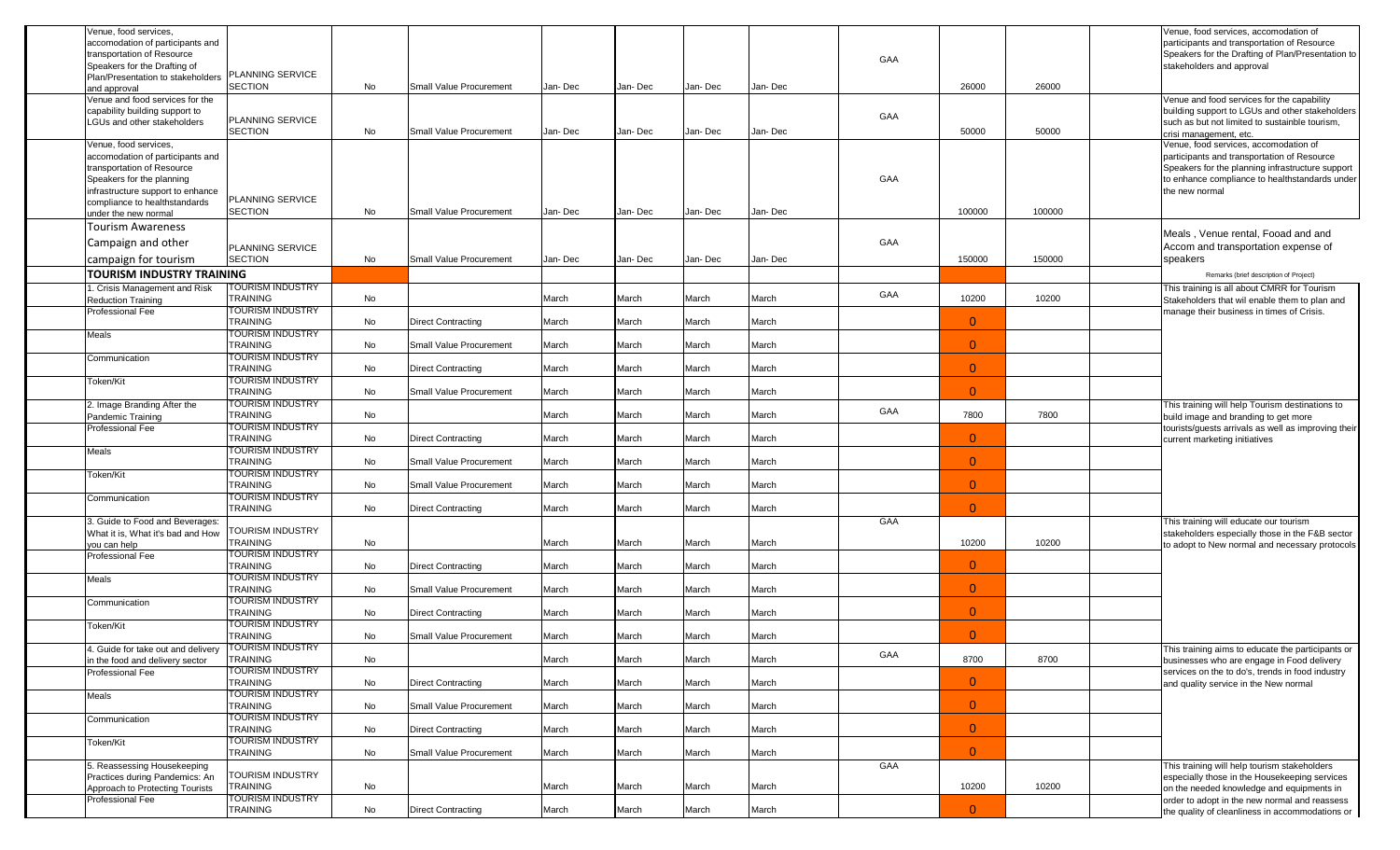| Meals                                                                  | TOURISM INDUSTRY<br>TRAINING               | No | Small Value Procurement        | March | March | March | March |     | $\mathbf{0}$   |           |  | establishments                                                                                       |
|------------------------------------------------------------------------|--------------------------------------------|----|--------------------------------|-------|-------|-------|-------|-----|----------------|-----------|--|------------------------------------------------------------------------------------------------------|
| Communication                                                          | <b>TOURISM INDUSTRY</b>                    |    |                                |       |       |       |       |     |                |           |  |                                                                                                      |
|                                                                        | TRAINING                                   | No | <b>Direct Contracting</b>      | March | March | March | March |     | $\overline{0}$ |           |  |                                                                                                      |
| Token/Kit                                                              | <b>TOURISM INDUSTRY</b><br><b>TRAINING</b> | No | Small Value Procurement        | March | March | March | March |     | $\overline{0}$ |           |  |                                                                                                      |
| 6. Filipino Brand of Service                                           | TOURISM INDUSTRY<br><b>TRAINING</b>        | No |                                | March | March | March | March | GAA | 13100          | 13100     |  | This training will educate tourism professionals<br>and other frontliners about Filipino Culture and |
| Professional Fee                                                       | TOURISM INDUSTRY                           |    |                                |       |       |       |       |     |                |           |  | Values as well as the Mabuhay Gesture and the                                                        |
| Meals                                                                  | <b>TRAINING</b><br><b>TOURISM INDUSTRY</b> | No | <b>Direct Contracting</b>      | March | March | March | March |     | $\overline{0}$ |           |  | brand of quality of Service of Filipinos tagged as<br>one the most hospitable people in the world    |
| Communication                                                          | TRAINING<br><b>TOURISM INDUSTRY</b>        | No | Small Value Procurement        | March | March | March | March |     | $\overline{0}$ |           |  |                                                                                                      |
|                                                                        | TRAINING                                   | No | <b>Direct Contracting</b>      | March | March | March | March |     | $\overline{0}$ |           |  |                                                                                                      |
| Token/Kit                                                              | <b>TOURISM INDUSTRY</b><br><b>TRAINING</b> | No | Small Value Procurement        | March | March | March | March |     | $\overline{0}$ |           |  |                                                                                                      |
| 7. Ilmage Branding after                                               | TOURISM INDUSTRY                           |    |                                |       |       |       |       | GAA |                |           |  | This training will help Tourism destinations to                                                      |
| Pandemic Training<br>Professional Fee                                  | <b>TRAINING</b><br>TOURISM INDUSTRY        | No |                                | June  | June  | June  | June  |     | 10200          | 10200     |  | build image and branding to get more<br>tourists/guests arrivals as well as improving their          |
|                                                                        | <b>TRAINING</b>                            | No | <b>Direct Contracting</b>      | June  | June  | June  | June  |     | $\overline{0}$ |           |  | current marketing initiatives                                                                        |
| Meals                                                                  | <b>TOURISM INDUSTRY</b><br><b>TRAINING</b> | No | Small Value Procurement        | June  | June  | June  | June  |     | $\overline{0}$ |           |  |                                                                                                      |
| Communication                                                          | <b>TOURISM INDUSTRY</b><br>TRAINING        | No | <b>Direct Contracting</b>      | June  | June  | June  | June  |     | $\overline{0}$ |           |  |                                                                                                      |
| Token/Kit                                                              | <b>TOURISM INDUSTRY</b><br><b>TRAINING</b> | No | Small Value Procurement        | June  | June  | June  | June  |     | $\overline{0}$ |           |  |                                                                                                      |
| 7. Policy Formulation and                                              |                                            |    |                                |       |       |       |       | GAA |                |           |  | This training aims to unify, recommend and                                                           |
| Analysis: Application to the                                           | <b>TOURISM INDUSTRY</b>                    |    |                                |       |       |       |       |     |                |           |  | adopt existing tourism policies as a response to                                                     |
| Tourism Industry as a Proactive<br>Response to Crises                  | TRAINING                                   | No |                                | June  | June  | June  | June  |     | 10200          | 10200     |  | crises. Participants must compose of different<br>sectors of Tourism touchpoints together with       |
| Professional Fee                                                       | <b>TOURISM INDUSTRY</b>                    |    |                                |       |       |       |       |     | $\Omega$       |           |  | tourism related organizations and LGUs                                                               |
| Meals                                                                  | <b>TRAINING</b><br>TOURISM INDUSTRY        | No | <b>Direct Contracting</b>      | June  | June  | June  | June  |     |                |           |  |                                                                                                      |
|                                                                        | <b>TRAINING</b>                            | No | Small Value Procurement        | June  | June  | June  | June  |     | $\overline{0}$ |           |  |                                                                                                      |
| Communication                                                          | TOURISM INDUSTRY<br><b>TRAINING</b>        | No | <b>Direct Contracting</b>      | June  | June  | June  | June  |     | $\overline{0}$ |           |  |                                                                                                      |
| Token/Kit                                                              | <b>TOURISM INDUSTRY</b><br><b>TRAINING</b> | No | <b>Small Value Procurement</b> | June  | June  | June  | June  |     | $\mathbf{0}$   |           |  |                                                                                                      |
| 8. Reinventing our Tourism                                             |                                            |    |                                |       |       |       |       | GAA |                |           |  | This training will help tourism stakeholders and                                                     |
| Industry to cope with the New                                          |                                            |    |                                |       |       |       |       |     |                |           |  | business owners to reinvent not just their                                                           |
| <b>Guest Expectation and Marketing</b><br>Trend and to Embrace the New | TOURISM INDUSTRY                           |    |                                |       |       |       |       |     |                |           |  | businesses but also their services to adapt in the<br>New normal                                     |
| Normal                                                                 | <b>TRAINING</b>                            | No |                                | June  | June  | June  | June  |     | 10200          | 10200     |  |                                                                                                      |
| Professional Fee                                                       | TOURISM INDUSTRY<br><b>TRAINING</b>        | No | <b>Direct Contracting</b>      | June  | June  | June  | June  |     | $\overline{0}$ |           |  |                                                                                                      |
| Meals                                                                  | TOURISM INDUSTRY                           |    |                                |       |       |       |       |     |                |           |  |                                                                                                      |
| Communication                                                          | <b>TRAINING</b><br><b>TOURISM INDUSTRY</b> | No | Small Value Procurement        | June  | June  | June  | June  |     | $\overline{0}$ |           |  |                                                                                                      |
|                                                                        | <b>TRAINING</b>                            | No | <b>Direct Contracting</b>      | June  | June  | June  | June  |     | $\overline{0}$ |           |  |                                                                                                      |
| Token/Kit                                                              | <b>TOURISM INDUSTRY</b><br><b>TRAINING</b> | No | Small Value Procurement        | June  | June  | June  | June  |     | $\overline{0}$ |           |  |                                                                                                      |
| <b>J. Managing Tourism Enterprises</b>                                 | TOURISM INDUSTRY                           |    |                                |       |       |       |       | GAA |                |           |  | This training will focus on improving the                                                            |
| n Crisis Situation<br>Professional Fee                                 | TRAINING<br><b>TOURISM INDUSTRY</b>        | No |                                | June  | June  | June  | June  |     | 10200          | 10200     |  | resilience capacity of tourism enterprises in<br>handling crises situation as well as the            |
|                                                                        | <b>TRAINING</b>                            | No | <b>Direct Contracting</b>      | June  | June  | June  | June  |     | $\overline{0}$ |           |  | adaptability of businesses to change                                                                 |
| Meals                                                                  | TOURISM INDUSTRY<br><b>TRAINING</b>        | No | Small Value Procurement        | June  | June  | June  | June  |     | $\overline{0}$ |           |  |                                                                                                      |
| Communication                                                          | <b>TOURISM INDUSTRY</b><br>TRAINING        |    |                                |       |       |       |       |     | $\overline{0}$ |           |  |                                                                                                      |
| Token/Kit                                                              | TOURISM INDUSTRY                           | No | <b>Direct Contracting</b>      | June  | June  | June  | June  |     |                |           |  |                                                                                                      |
| 10. Tour Guide Training                                                | TRAINING<br><b>TOURISM INDUSTRY</b>        | No | Small Value Procurement        | June  | June  | June  | June  | GAA | $\overline{0}$ |           |  | This training will be an aide to help the region in                                                  |
|                                                                        | TRAINING                                   | No |                                | June  | June  | June  | June  |     | $\overline{0}$ | 14.300.00 |  | discovering potentials of Tour guides and train                                                      |
| Professional Fee                                                       | <b>TOURISM INDUSTRY</b><br><b>TRAINING</b> | No | <b>Direct Contracting</b>      | June  | June  | June  | June  |     | $\overline{0}$ |           |  | tour guide professionals as well as organziing<br>them for tour guiding activities such as festivals |
| Meals                                                                  | <b>TOURISM INDUSTRY</b>                    |    |                                |       |       |       |       |     |                |           |  | and other MICE events                                                                                |
|                                                                        | <b>TRAINING</b>                            | No | Small Value Procurement        | June  | June  | June  | June  |     | $\overline{0}$ |           |  |                                                                                                      |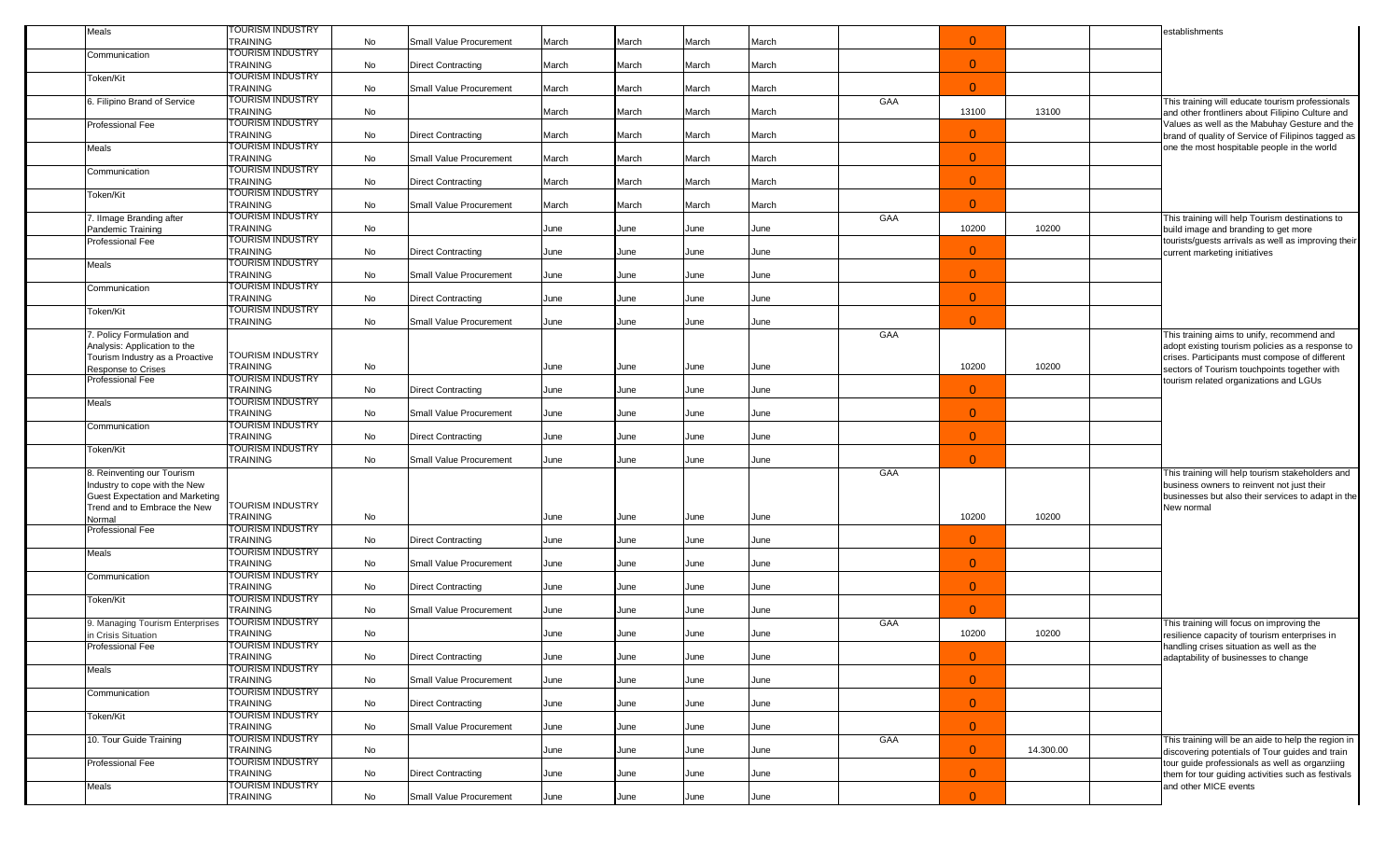| Communication                              | <b>FOURISM INDUSTRY</b><br><b>TRAINING</b>                     | No |                                |           |           | June      | June      |     | $\mathbf{0}$   |       |                                                                                                                            |
|--------------------------------------------|----------------------------------------------------------------|----|--------------------------------|-----------|-----------|-----------|-----------|-----|----------------|-------|----------------------------------------------------------------------------------------------------------------------------|
| Token/Kit                                  | TOURISM INDUSTRY                                               |    | <b>Direct Contracting</b>      | June      | June      |           |           |     |                |       |                                                                                                                            |
|                                            | <b>TRAINING</b>                                                | No | Small Value Procurement        | June      | June      | June      | June      |     | $\Omega$       |       |                                                                                                                            |
| 11. Protocol and Etiquette                 | <b>TOURISM INDUSTRY</b><br><b>TRAINING</b>                     | No |                                | September | September | September | September | GAA | 20400          | 20400 | This training will develop participants awareness<br>and educate them on the proper protocols and                          |
| Professional Fee                           | TOURISM INDUSTRY<br><b>TRAINING</b>                            | No | Direct Contracting             | September | September | September | September |     | $\overline{0}$ |       | etiquettes in timproving their tourism products<br>and services                                                            |
| Meals                                      | TOURISM INDUSTRY<br><b>TRAINING</b>                            | No | Small Value Procurement        | September | September | September | September |     | $\overline{0}$ |       |                                                                                                                            |
| Communication                              | TOURISM INDUSTRY<br><b>TRAINING</b>                            | No | <b>Direct Contracting</b>      | September | September | September | September |     | $\overline{0}$ |       |                                                                                                                            |
| Token/Kit                                  | TOURISM INDUSTRY<br><b>TRAINING</b>                            | No | <b>Small Value Procurement</b> | September | September | September | September |     | $\Omega$       |       |                                                                                                                            |
| 12. Safety and Security                    | TOURISM INDUSTRY<br><b>TRAINING</b>                            | No |                                | September | September | September | September | GAA | 20400          | 20400 | This training will educate tourism stakeholders<br>and other participants about safety and security                        |
| Professional Fee                           | TOURISM INDUSTRY<br><b>TRAINING</b>                            | No | <b>Direct Contracting</b>      | September | September | September | September |     | $\mathbf{0}$   |       | measures for Tourism establishments                                                                                        |
| Meals                                      | TOURISM INDUSTRY<br><b>TRAINING</b>                            | No | <b>Small Value Procurement</b> | September | September | September | September |     | $\overline{0}$ |       |                                                                                                                            |
| Communication                              | TOURISM INDUSTRY<br><b>TRAINING</b>                            | No | <b>Direct Contracting</b>      | September | September | September | September |     | $\overline{0}$ |       |                                                                                                                            |
| Token/Kit                                  | TOURISM INDUSTRY<br><b>TRAINING</b>                            | No | <b>Small Value Procurement</b> |           |           |           |           |     | $\Omega$       |       |                                                                                                                            |
| 13. Tourism COATS                          | TOURISM INDUSTRY                                               |    |                                | September | September | September | September | GAA |                |       | This training will educate tourism stakeholders                                                                            |
| Professional Fee                           | <b>TRAINING</b><br>TOURISM INDUSTRY                            | No |                                | September | September | September | September |     | 20400          | 20400 | and other participants about safety and security<br>measures for Tourism establishments                                    |
| Meals                                      | <b>TRAINING</b><br>TOURISM INDUSTRY                            | No | <b>Direct Contracting</b>      | September | September | September | September |     | $\mathbf{0}$   |       |                                                                                                                            |
| Communication                              | <b>TRAINING</b><br>TOURISM INDUSTRY                            | No | <b>Small Value Procurement</b> | September | September | September | September |     | $\overline{0}$ |       |                                                                                                                            |
| Token/Kit                                  | <b>TRAINING</b><br><b>TOURISM INDUSTRY</b>                     | No | <b>Direct Contracting</b>      | September | September | September | September |     | $\overline{0}$ |       |                                                                                                                            |
|                                            | <b>TRAINING</b>                                                | No | Small Value Procurement        | September | September | September | September |     | $\Omega$       |       |                                                                                                                            |
| 14. Understanding Muslim<br>Travellers     | TOURISM INDUSTRY<br><b>TRAINING</b>                            | No |                                | September | September | September | September | GAA | 10200          | 10200 | This training will give awareness to participants<br>about Halal Tourism, its concepts and markets                         |
| Professional Fee                           | TOURISM INDUSTRY<br><b>TRAINING</b>                            | No | <b>Direct Contracting</b>      | September | September | September | September |     | $\mathbf{0}$   |       | and the huge potentials of this market                                                                                     |
| Meals                                      | TOURISM INDUSTRY<br><b>TRAINING</b>                            | No | <b>Small Value Procurement</b> | September | September | September | September |     | $\overline{0}$ |       |                                                                                                                            |
| Communication                              | TOURISM INDUSTRY<br><b>TRAINING</b><br><b>TOURISM INDUSTRY</b> | No | <b>Direct Contracting</b>      | September | September | September | September |     | $\overline{0}$ |       |                                                                                                                            |
| Token/Kit                                  | <b>TRAINING</b>                                                | No | Small Value Procurement        | September | September | September | September |     | $\Omega$       |       |                                                                                                                            |
| 15. Personality Development<br>Seminar     | TOURISM INDUSTRY<br><b>TRAINING</b>                            | No |                                | September | September | September | September | GAA | 10200          | 10200 | This training will teach participants on how to<br>develop their personalities as tourism                                  |
| Professional Fee                           | TOURISM INDUSTRY<br><b>TRAINING</b>                            | No | Direct Contracting             | September | September | September | September |     | $\mathbf{0}$   |       | professionals and uphold positivity in their<br>effectivity and effciiency towards their job and                           |
| Meals                                      | TOURISM INDUSTRY<br><b>TRAINING</b>                            | No | Small Value Procurement        | September | September | September | September |     | $\overline{0}$ |       | improve skills in hospitality                                                                                              |
| Communication                              | TOURISM INDUSTRY<br><b>TRAINING</b>                            | No | <b>Direct Contracting</b>      | September | September | September | September |     | $\overline{0}$ |       |                                                                                                                            |
| Token/Kit                                  | TOURISM INDUSTRY<br>TRAINING                                   | No | Small Value Procurement        | September | September | September | September |     | $\Omega$       |       |                                                                                                                            |
| 16. Chidwise Tourism Seminar               | <b>TOURISM INDUSTRY</b><br><b>TRAINING</b>                     | No |                                | September | September | September | September | GAA | 10200          | 10200 | This training will educate and give awareness to<br>participants about the vulnerability of Children in                    |
| Professional Fee                           | TOURISM INDUSTRY<br><b>TRAINING</b>                            | No | <b>Direct Contracting</b>      | September | September | September | September |     | $\overline{0}$ |       | tourism together with their holistic rights and the<br>international and national laws and organization<br>protecting them |
| Meals                                      | TOURISM INDUSTRY<br><b>TRAINING</b><br>TOURISM INDUSTRY        | No | Small Value Procurement        | September | September | September | September |     | $\overline{0}$ |       |                                                                                                                            |
| Communication                              | TRAINING<br><b>TOURISM INDUSTRY</b>                            | No | <b>Direct Contracting</b>      | September | September | September | September |     | $\overline{0}$ |       |                                                                                                                            |
| Token/Kit                                  | <b>TRAINING</b>                                                | No | Small Value Procurement        | September | September | September | September |     | $\overline{0}$ |       |                                                                                                                            |
| 17. How to Handle People with<br>Disabilty | <b>TOURISM INDUSTRY</b><br>TRAINING                            | No |                                | September | September | September | September | GAA | 3000           | 3000  | This training will provide necesssary knowledge<br>and skills to tourism stakeholders on how to                            |
| Meals                                      | TOURISM INDUSTRY<br><b>TRAINING</b>                            | No | Small Value Procurement        | September | September | September | September |     | $\overline{0}$ |       | facilitate and provide the essential needs of their<br>PWD guests and tourists                                             |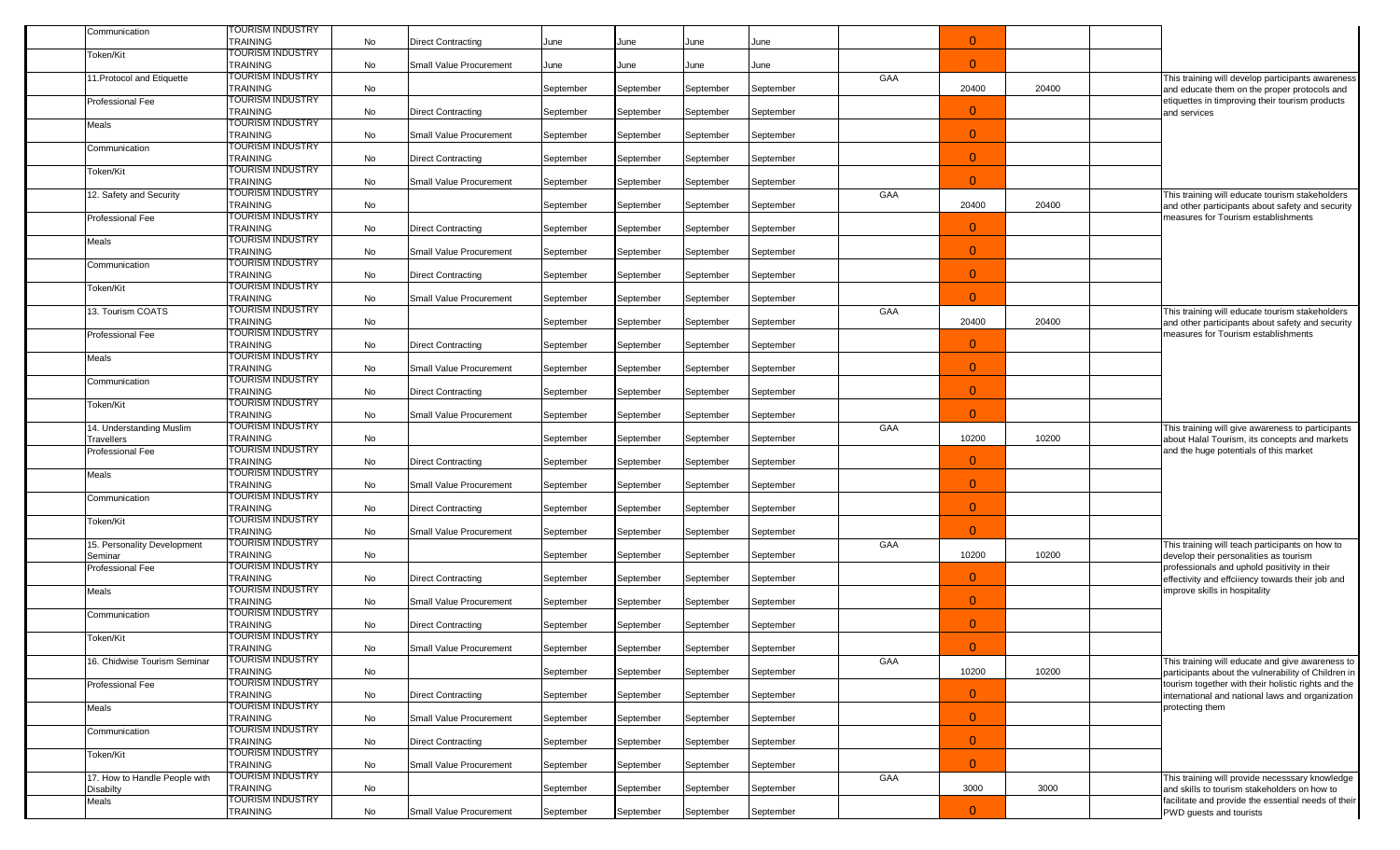| Communication                         | TOURISM INDUSTRY                           |    |                                |           |           |           |           |     |                |             |  |                                                                                                                             |
|---------------------------------------|--------------------------------------------|----|--------------------------------|-----------|-----------|-----------|-----------|-----|----------------|-------------|--|-----------------------------------------------------------------------------------------------------------------------------|
| Token/Kit                             | <b>TRAINING</b><br><b>TOURISM INDUSTRY</b> | No | <b>Direct Contracting</b>      | September | September | September | September |     | $\overline{0}$ |             |  |                                                                                                                             |
|                                       | <b>TRAINING</b>                            | No | Small Value Procurement        | September | September | September | September |     | $\overline{0}$ |             |  |                                                                                                                             |
| 18. Sustainable Tourism               | <b>TOURISM INDUSTRY</b>                    |    |                                |           |           |           |           | GAA |                |             |  | This training will discuss how to become                                                                                    |
| Professional Fee                      | <b>TRAINING</b><br><b>TOURISM INDUSTRY</b> | No |                                | September | September | September | September |     | 10200          | 10200       |  | sustainable in tourism industry with not just the<br>businesses but with the resources consumed by                          |
|                                       | <b>TRAINING</b>                            | No | <b>Direct Contracting</b>      | September | September | September | September |     | $\overline{0}$ |             |  | the enterprise. This is one way of promoting and                                                                            |
| Meals                                 | TOURISM INDUSTRY                           |    |                                |           |           |           |           |     |                |             |  | advocating the Sustainable Goals of the world                                                                               |
|                                       | <b>TRAINING</b><br><b>TOURISM INDUSTRY</b> | No | <b>Small Value Procurement</b> | September | September | September | September |     | $\overline{0}$ |             |  | for humanity.                                                                                                               |
| Communication                         | <b>TRAINING</b>                            | No | <b>Direct Contracting</b>      | September | September | September | September |     | $\overline{0}$ |             |  |                                                                                                                             |
| Token/Kit                             | <b>TOURISM INDUSTRY</b>                    |    |                                |           |           |           |           |     |                |             |  |                                                                                                                             |
|                                       | <b>TRAINING</b><br><b>TOURISM INDUSTRY</b> | No | Small Value Procurement        | September | September | September | September |     | $\mathbf{0}$   |             |  |                                                                                                                             |
| 19. Community Guiding Seminar         | <b>TRAINING</b>                            | No |                                | September | September | September | September | GAA | 338700         | 338700      |  | This training is intended for Community-based<br>Tourism (CBT) to effectively guide and raise the                           |
| Professional Fee                      | TOURISM INDUSTRY                           |    |                                |           |           |           |           |     |                |             |  | bar of professioanlism in local tour guiding as                                                                             |
|                                       | <b>TRAINING</b>                            | No | <b>Direct Contracting</b>      | September | September | September | September |     | $\overline{0}$ |             |  | well as train them in promoting each places and                                                                             |
| Meals                                 | TOURISM INDUSTRY<br><b>TRAINING</b>        | No | <b>Small Value Procurement</b> | September | September | September | September |     | $\overline{0}$ |             |  | mprove thier skills                                                                                                         |
| Communication                         | <b>TOURISM INDUSTRY</b>                    |    |                                |           |           |           |           |     |                |             |  |                                                                                                                             |
|                                       | <b>TRAINING</b>                            | No | <b>Direct Contracting</b>      | September | September | September | September |     | $\overline{0}$ |             |  |                                                                                                                             |
| Token/Kit                             | <b>TOURISM INDUSTRY</b><br><b>TRAINING</b> | No | Small Value Procurement        | September | September | September | September |     | $\overline{0}$ |             |  |                                                                                                                             |
| Accommodation of the Speaker          | <b>TOURISM INDUSTRY</b>                    |    | <b>Small Value Procurement</b> |           |           |           |           |     |                |             |  |                                                                                                                             |
|                                       | <b>TRAINING</b>                            | No |                                | September | September | September | September |     | $\overline{0}$ |             |  |                                                                                                                             |
| Airfare of Speaker                    | <b>TOURISM INDUSTRY</b><br><b>TRAINING</b> | No | <b>Small Value Procurement</b> | September | September | September | September |     | $\overline{0}$ |             |  |                                                                                                                             |
| 20. Kulinarya Seminar                 | TOURISM INDUSTRY                           |    |                                |           |           |           |           | GAA |                |             |  | This training will give participants the opportunity                                                                        |
|                                       | <b>TRAINING</b>                            | No |                                | February  | February  | February  | February  |     | 88700          | 88700       |  | in re-discovering their authentic local dishes and                                                                          |
| <b>Professional Fee</b>               | <b>TOURISM INDUSTRY</b><br><b>TRAINING</b> | No | <b>Direct Contracting</b>      |           |           |           |           |     | $\overline{0}$ |             |  | recipes as well as improving their way of                                                                                   |
| Meals                                 | <b>TOURISM INDUSTRY</b>                    |    |                                | February  | February  | February  | February  |     |                |             |  | preparation and presentaiton                                                                                                |
|                                       | <b>TRAINING</b>                            | No | Small Value Procurement        | February  | February  | February  | February  |     | $\overline{0}$ |             |  |                                                                                                                             |
| Communication                         | <b>TOURISM INDUSTRY</b><br><b>TRAINING</b> |    |                                |           |           |           |           |     | $\overline{0}$ |             |  |                                                                                                                             |
| Token/Kit//Supplies for demo          | <b>TOURISM INDUSTRY</b>                    | No | <b>Direct Contracting</b>      | February  | February  | February  | February  |     |                |             |  |                                                                                                                             |
|                                       | <b>TRAINING</b>                            | No | Small Value Procurement        | February  | February  | February  | February  |     | $\overline{0}$ |             |  |                                                                                                                             |
| Accommodation of the Speaker          | TOURISM INDUSTRY<br><b>TRAINING</b>        | No | Small Value Procurement        |           |           |           |           |     | $\overline{0}$ |             |  |                                                                                                                             |
| Airfare of Speaker                    | <b>TOURISM INDUSTRY</b>                    |    | Small Value Procurement        | February  | February  | February  | February  |     |                |             |  |                                                                                                                             |
|                                       | <b>TRAINING</b>                            | No |                                | February  | February  | February  | February  |     | $\mathbf{0}$   |             |  |                                                                                                                             |
| 21/Stress Management Skills           | <b>TOURISM INDUSTRY</b>                    |    |                                |           |           |           |           | GAA | 10200          | 10200       |  | This training will help participants particularly                                                                           |
| Training<br>Professional Fee          | <b>TRAINING</b><br><b>TOURISM INDUSTRY</b> | No |                                | April     | April     | April     | April     |     |                |             |  | those working in tourism frontline in handling<br>stress properly as well as maintaining positive                           |
|                                       | <b>TRAINING</b>                            | No | <b>Direct Contracting</b>      | April     | April     | April     | April     |     | $\mathbf{0}$   |             |  | disposition in life and managing their selves in                                                                            |
| Meals                                 | <b>TOURISM INDUSTRY</b>                    |    |                                |           |           |           |           |     | $\overline{0}$ |             |  | having a good physical and mental health.                                                                                   |
| Communication                         | <b>TRAINING</b><br>TOURISM INDUSTRY        | No | Small Value Procurement        | April     | April     | April     | April     |     |                |             |  |                                                                                                                             |
|                                       | <b>TRAINING</b>                            | No | <b>Direct Contracting</b>      | April     | April     | April     | April     |     | $\overline{0}$ |             |  |                                                                                                                             |
| Token/Kit                             | TOURISM INDUSTRY                           |    |                                |           |           |           |           |     |                |             |  |                                                                                                                             |
| 22. Strenthening Organizational       | <b>TRAINING</b><br>TOURISM INDUSTRY        | No | Small Value Procurement        | April     | April     | April     | April     | GAA | $\overline{0}$ |             |  | This training will boost Organizational culture of                                                                          |
| Culture Training                      | TRAINING                                   | No |                                | February  | February  | February  | February  |     | 10200          | 10200       |  | tourism businesses by strengthening its                                                                                     |
| Professional Fee                      | <b>TOURISM INDUSTRY</b>                    |    |                                |           |           |           |           |     |                |             |  | personnels, promotes solidarity and achieving<br>its goals and objectives as one organization with<br>different departments |
| Meals                                 | TRAINING<br><b>TOURISM INDUSTRY</b>        | No | <b>Direct Contracting</b>      | February  | February  | February  | February  |     | $\overline{0}$ |             |  |                                                                                                                             |
|                                       | <b>TRAINING</b>                            | No | Small Value Procurement        | February  | February  | February  | February  |     | $\mathbf{0}$   |             |  |                                                                                                                             |
| Communication                         | TOURISM INDUSTRY                           |    |                                |           |           |           |           |     |                |             |  |                                                                                                                             |
|                                       | <b>TRAINING</b><br>TOURISM INDUSTRY        | No | <b>Direct Contracting</b>      | February  | February  | February  | February  |     | $\overline{0}$ |             |  |                                                                                                                             |
| Token/Kit                             | <b>TRAINING</b>                            | No | Small Value Procurement        | February  | February  | February  | February  |     | $\overline{0}$ |             |  |                                                                                                                             |
| <b>GENERAL ADMINISTRATIVE SUPPORT</b> |                                            | No |                                |           |           |           |           |     | $\overline{0}$ |             |  |                                                                                                                             |
| JO Salary                             |                                            |    |                                |           |           |           |           | GAA |                | ,925,000.00 |  | payment for the salary of the Job Order                                                                                     |
|                                       |                                            | No | <b>Direct Contracting</b>      | N/A       | N/A       | Jan-Dec   | Jan- Dec  |     | 1,925,000.00   |             |  | personnel                                                                                                                   |
| Rent Expenses-Office                  |                                            |    |                                |           |           |           |           | GAA |                | 948,000.00  |  | Payment for rent- building and structure                                                                                    |
| <b>Building</b>                       |                                            | No | <b>Direct Contracting</b>      | N/A       | N/A       | Jan-Dec   | Jan-Dec   |     | 948,000.00     |             |  | expenses                                                                                                                    |